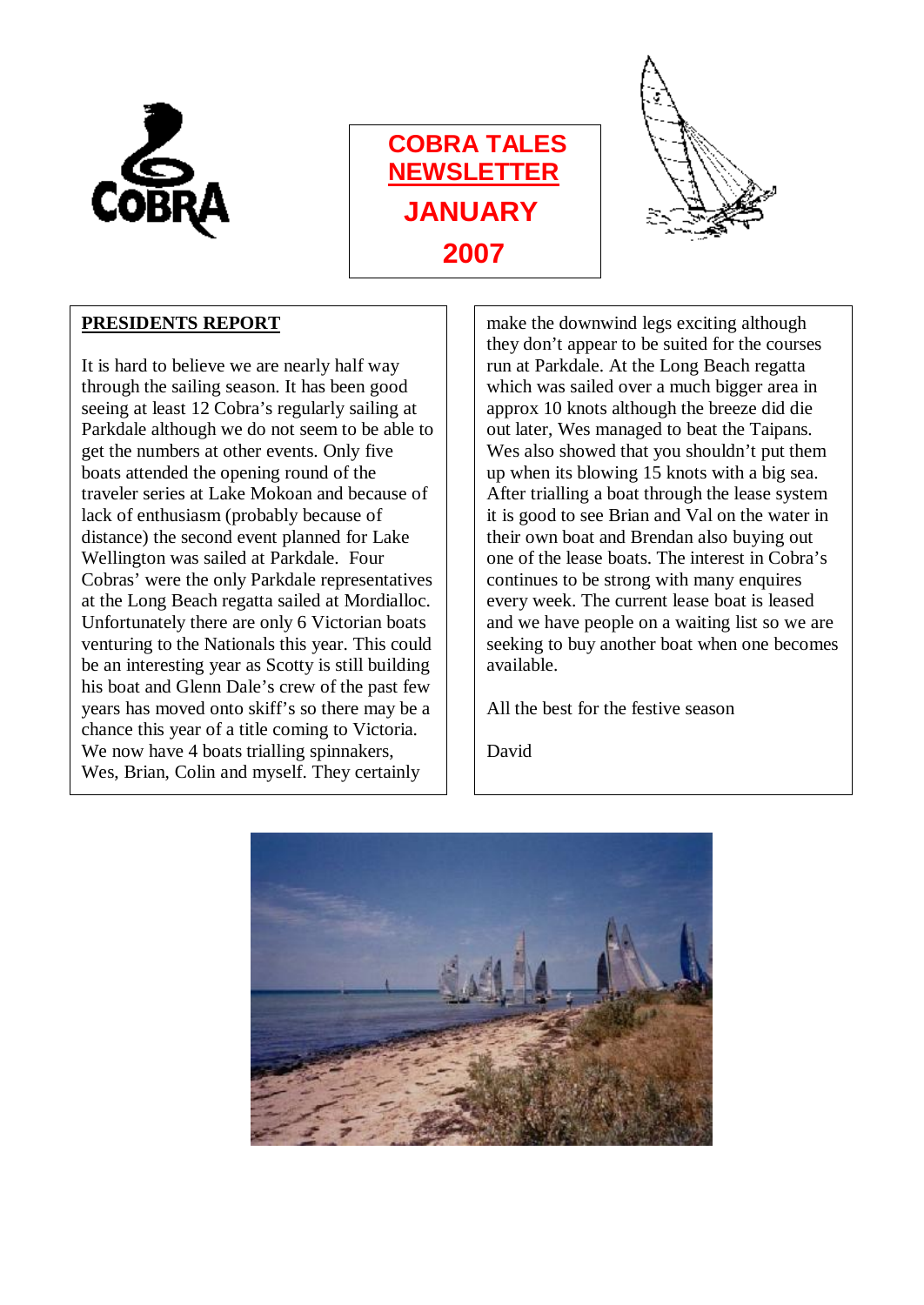|                                       | PLACE SAIL No. | <b>NAME</b>      | SERIES SCORE RACE 5 RACE 4 RACE 3 RACE 2 RACE 1 |       |   |       |   |       |
|---------------------------------------|----------------|------------------|-------------------------------------------------|-------|---|-------|---|-------|
|                                       | 574            | <b>DreamworX</b> |                                                 |       |   |       |   |       |
|                                       | 560            | Venom            |                                                 |       |   |       |   |       |
|                                       | 579            | Kwitchabichan    | 16                                              |       |   |       |   |       |
|                                       | 561            | Scream           |                                                 |       |   |       |   |       |
| 5                                     | 670            | Definitely Maybe | 28                                              | 6.00C | 5 | 6.00C | 5 | 6.00C |
| (LOW POINT SCORING SYSTEM, TOP YACHT) |                |                  |                                                 |       |   |       |   |       |

#### **TRAVELLER SERIES 1 REPORT**

When the tell tales are pointing down and dragging in the water you know its fantastic sailing weather! And as always our cobra sailors at the *Lake Mokoan Rose Festival Regatta* were bright and chirpy as usual even if it was a sun burnt sheen or suitably adjusted alcohol levels…. What to do about Ric, Hmmmm carefully avoiding all sailing hazards except maybe leaks?

But firstly, of course we had the age old discussion : Mosquito Vs' Cobra, until about midnight on the first night (and we agreed cobra's are better by far); Then the next morning grizzled about the wetted area of a speedy paper tiger in zero wind conditions, perhaps that's what happened to traveler No 2? Congratulations to Lake Mokoan sailing Club for their 25<sup>th</sup> Anniversary at the weekend. It was most interesting to hear about the passion their long participating members have for their club. Thank you for hosting yet another terrific event.

In our future miand fake saming events we had<br>better make sure the cheque sent with the wind In our future inland lake sailing events we had order doesn't bounce! (RESULTS ABOVE) With Ric and Rob experimenting with their sailing technique where rob traps forward on the lewid side, we weren't sure if they were trying to tempt a gust into giving rob a dunk or to reduce their wetted area! Either way, their performance was unmatched, *even* when Dave and Wes received a 90 degree lift while on port to leave Ric stationary miles past the line on starboard only 50m away, and all of us heading in the same direction! *I thought I liked these conditions.......?*

 Col and Kim, hmmmmm. Let's start an inquest into Venom's hull's surface roughness and his batten shape. Col and Kim had good consistency the unpredictable conditions. We are still trying to work out where Dave and Lisa hide their motor, maybe they make sure they are at the back of the fleet when its fired up, excellent sailing in tough conditions!

Wes and John, consistency, we didn't learn that at school, but our 'bad luck' ;) was balanced out, we were the only cobra sailors who got 2 out on trap on the same side of the boat the whole weekend. We found some wind after the race was cancelled of course! Andrew Defiantly showed an increase in speed over the weekend, Maybe it was because of the red belly black snake that swam past his boat during the race, yeah they were both heading in the same direction! The brains trust got together and worked a bit of magic over the battens in his sail that night, to unleash the rippling power of the wind… *Gossip:*

Colin's offer to Rob of a pre race burger and chips was (sadly) declined. Perhaps Col, we should consider Rob's growth spurt to be a continuing success, and we should now focus on Ric, he likes pies doesn't he?

Kim allegedly said "Gee Col, those paper tiger sailors talk a lot!..."; a lot can be heard on the still, quiet lake Kim.

Are we talking about Kim's lost and found ring? Late on night 2 Kim thought it would be a great idea to swap her diamond ring for a tent peg in the grass, but then successfully thought the better of it the next morning, with help from Dave and Wes.

And Ric… What do we all need to learn about 4mm, 6mm, and 8mm foam in 'A' class hulls? Apparently Kevlar is a waste of time, maybe the carbon stops them leaking.

Some how Ric, Dave and myself had a 3 boat pile up at the wing mark, I think my fault as usual, and letting a meter of spinnaker pole overlap the back of ricks boat was unnerving "hands off it ric!! Where are the brakes on this thing"

Thankyou to Craig Allen for kindly spending an afternoon as our photographer, please let me know if you would like a copy of the C.D. of pics, our association is welcome to use them for promotion.

Wes Miles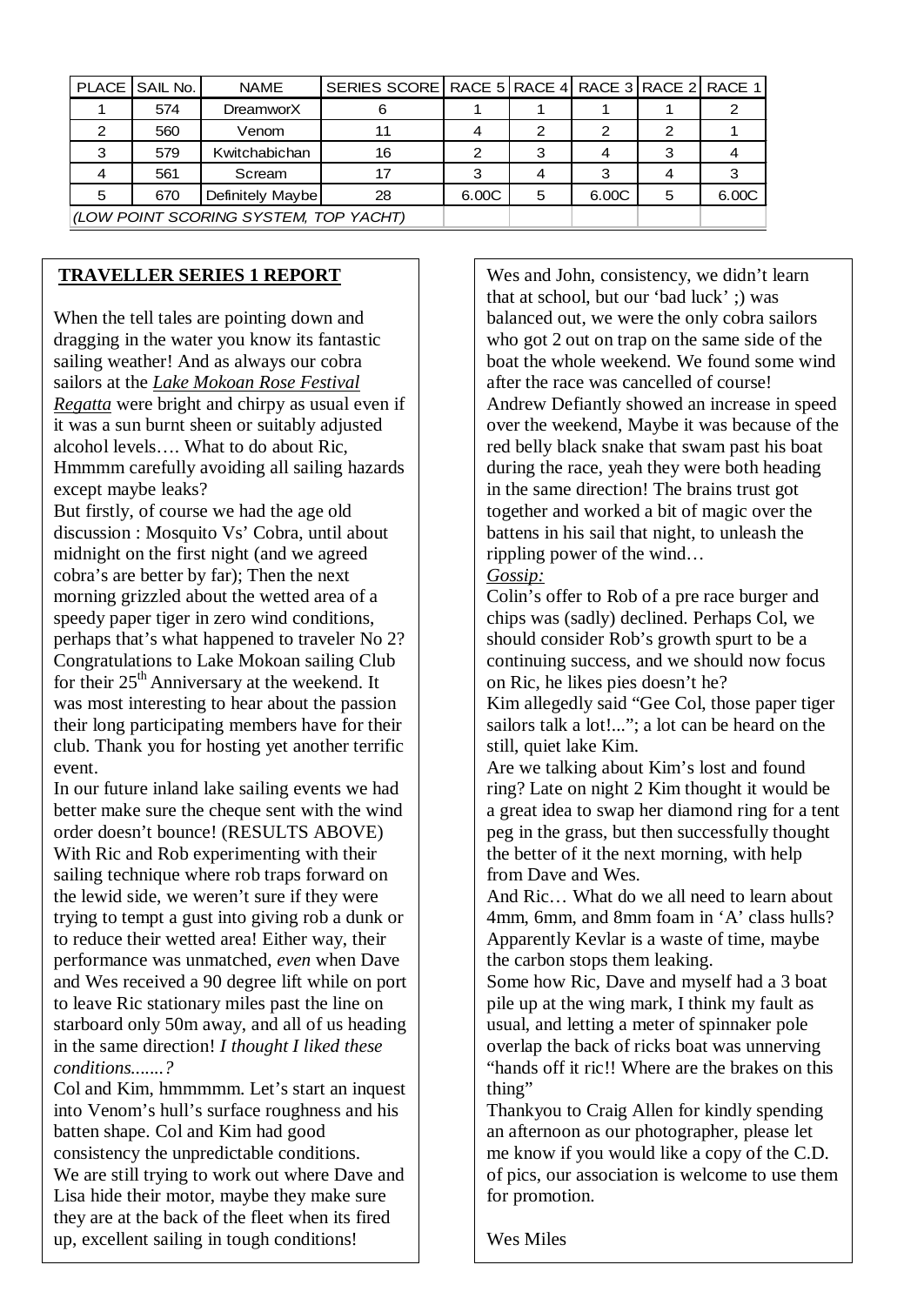*From The Skipper Of Venom Comes The Poisoned Pen*



# **COLIN'S POISONED PEN STRIKES AGAIN, … AND AGAIN, … AND AGAIN AND OH THAT FELT GOOD.**

I guess by now that your all tired of having Mal feature in every addition so I thought just for once that I'd leave him out but the editor is screaming for more column inches so here we go again.

There is no doubt that Maddie is a good crew. You just have to look at Mal's performance since she has been unavailable, to prove this fact. He tried sailing one up with unfortunate results. He tried with Jamie and Kate's son but still no cigar. He is still working on the principal of less is best and rumour has it that he has purchased a set of kitchen scales – zero to five kilograms with which to audition young hopefuls. It is also true that

all the local hospitals have placed an intervention order on him preventing him from attending their maternity wards. ---He only wanted to borrow one! Recently Tess Lloyd sailed with him and did particularly well given the conditions. Rumour has it that Santa will not be giving her any lollies this year as she failed to assist him to capsize in 20kt winds.

We all know how misfortune manages to fall into Derek's lap. There was the time that the trailer came unhitched and crashed into the wall along side the ramp. And the time he reversed the car into the same bit of wall. Then there were the termites in the house and the gate post at Speer's point. Well now he has acquired a speeding fine! So what I hear you ask, quite a few people mange that. Ah yes, but who else could manage it whilst having the presumed immunity of driving a police car at the time. Well done Derek! Information courtesy of Gay – Derek's wife.

Lake Mokoan as with many inland lakes can suffer from the occasional lack of breeze. Some skilful light weather specialists can use this to advantage and I heard recently of one boat that when the start gun went off in the invitation race was facing the wrong way and took 5 minutes to cross the line due to a rogue wind shift. However this was all part of the cunning plan. Half the fleet had drifted to the left of the lake and the cows on the nearby shore were swishing their tails to keep the flies off – verdict, no wind.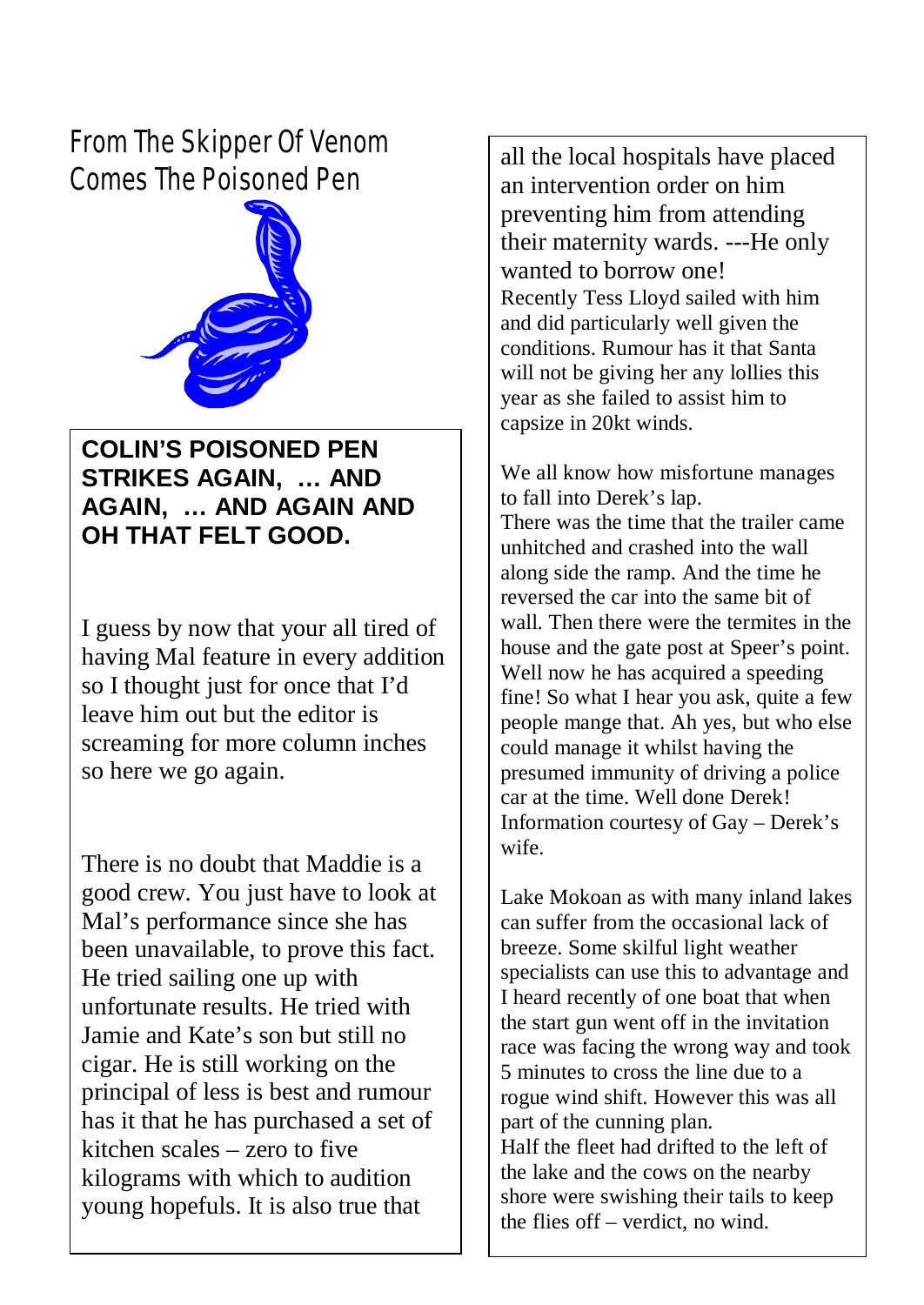The other half of the fleet had tacked off from the motor mouth of the crew (yes to the right and the horses on that bank were rolling in the dust which was rising vertically- no wind. However the rabbits on the shore dead ahead were sitting up on their haunches sniffing the sweet smell of new spring grass in the valley beyond, carried to them by 3.5 kt zephyrs that were about to come down the centre of the lake. By carefully directing the hot air emanating its legal , refer IASF case 201b ), the skipper was able to propel the boat into the new stream of air and reach the first mark and ultimately the first place . Others would try to follow but none would succeed.

Now not all boats were that successful and David and Lisa fell into this category and into every hole that the lake had to offer and consequently managed a convincing last. As you know they are a happy go lucky pair and nothing seems to phase them but this experience was too much for even their gentle dispositions. At this point it is relevant to remind

you of the prominently displayed name of their boat – KWITYABITCHEN- and I have been unable to ascertain wether this is directed at the crew or any competitors who may be jealous of their usual success.

Now after the race I passed David who was lost in thought as how to improve subsequent results, followed shortly by Lisa who was muttering and cursing in a most agitated manner. "Call that a race, no bloody wind, should be called off under 3 kts , how do you expect us to sail in that shit. After hearing all of this I asked, Lisa, What's your boat's name? She turned and replied, "Up your arse!" Looks like another name change.

That one should look good printed in large letters down each hull.

Well because you've all been behaving yourselves or at least remembering to misbehave where and when I can't find out, that's all till next time.

### …but wait STOP PRESS

## **Which Cobra skipper has been sighted trying to coax young children onto his boat by offering them boiled lollies?**

Could it be someone who has a reputation for preferring the underweight crew? An experienced race watcher (because children getting

married and overseas brothers needing to be entertained have kept him from sailing his boat), commented that this skippers performance seemed to drop off later in the race. Perhaps these boiled lollies need to be sustained energy release so these miniature crews don't run out of steam too early.

Speaking of crews and sustenance, I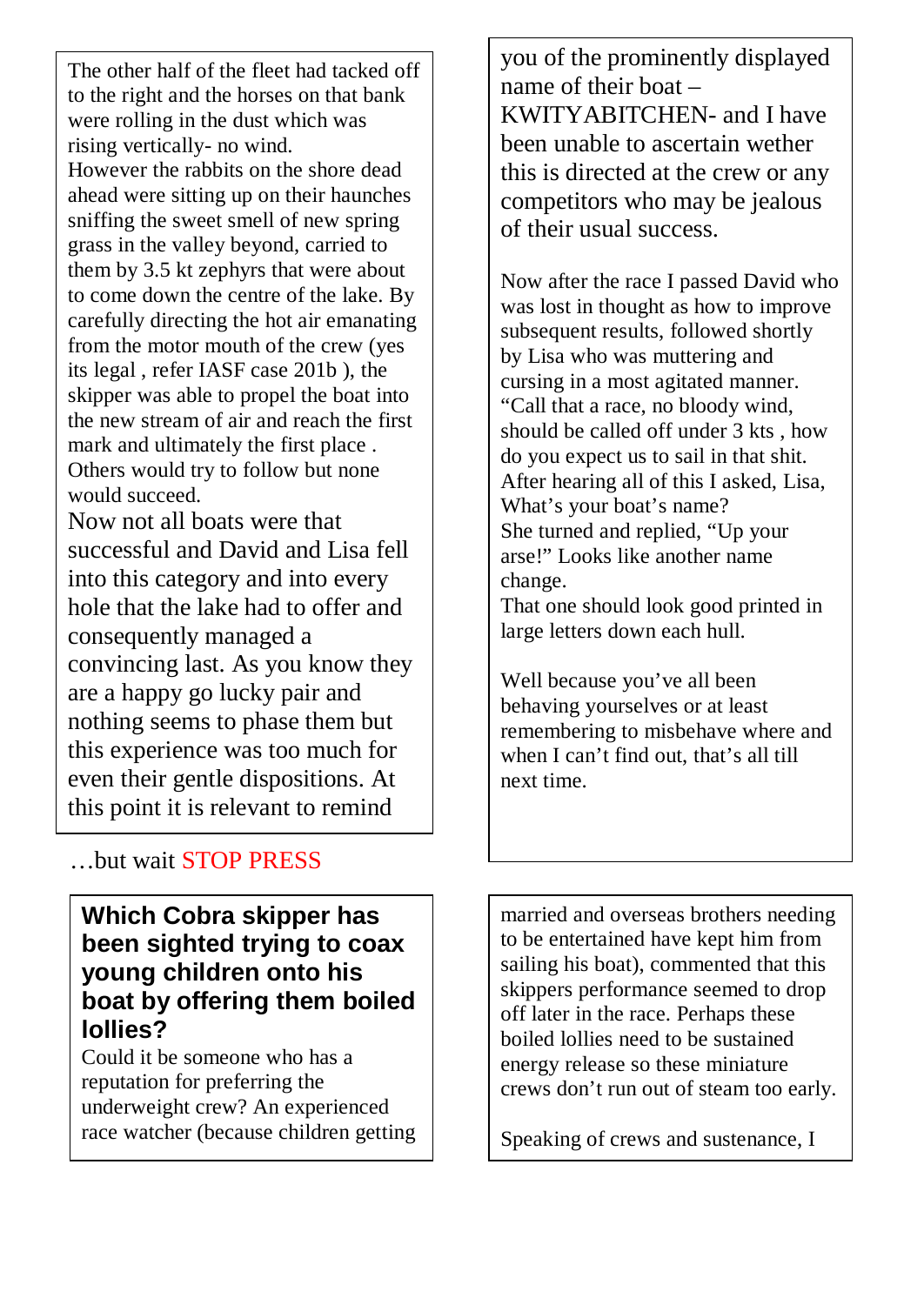am reminded of a verbal exchange which happened on the water at lake Mokoan. Due to the freak correlation of tidal influence, erratic wind shifts, a partial eclipse of the sun and the moon being in the seventh house, a certain light weather specialist found that his boat parked itself at the top mark and even though they had been miles behind, a couple of boats managed to slip through. One of them was being sailed by Rick and Robbie who as you know are ever willing to capitalize on the totally undeserved misfortune of others. Due to the execution of some black art they managed to get even further ahead and so to try and restore some last vestige of the natural order, the light wind specialist attempted to get Robbie to sail back round to the proper part of the course by offering him a hamburger and chips (Robbie is a growing lad and has a primal need – FEED ME NOW). Alas it was in vain, however Rick commented that if a coke had been offered as well then Robbie would have caved in. Rick now has a new sail with more power to cope with the increased mass of the movable ballast at the pointy end and if Cobras carried identifying insignias on their sails then this one should have a large hamburger.

Move over Derek the Destroyer, we now have Stan the Slayer. Not content with punching a large hole in his own boat, he has lashed out and reeked havoc on Brian and Val's boat Dream On. He was last seen facing up to Mordialloc Pier. This may explain what happened to Parkdale pier.

John Bolton is in breach of Parkdale Yacht Club standing order 53b part ii

#### **NO GOLLIWOGS**

Wes has discovered that when you two wire flying a kite, run into the back of a wave, you capsize and the mast hits the seabed at mach 3, something has to give. With the mast prebend he has now, the downhaul is redundant.